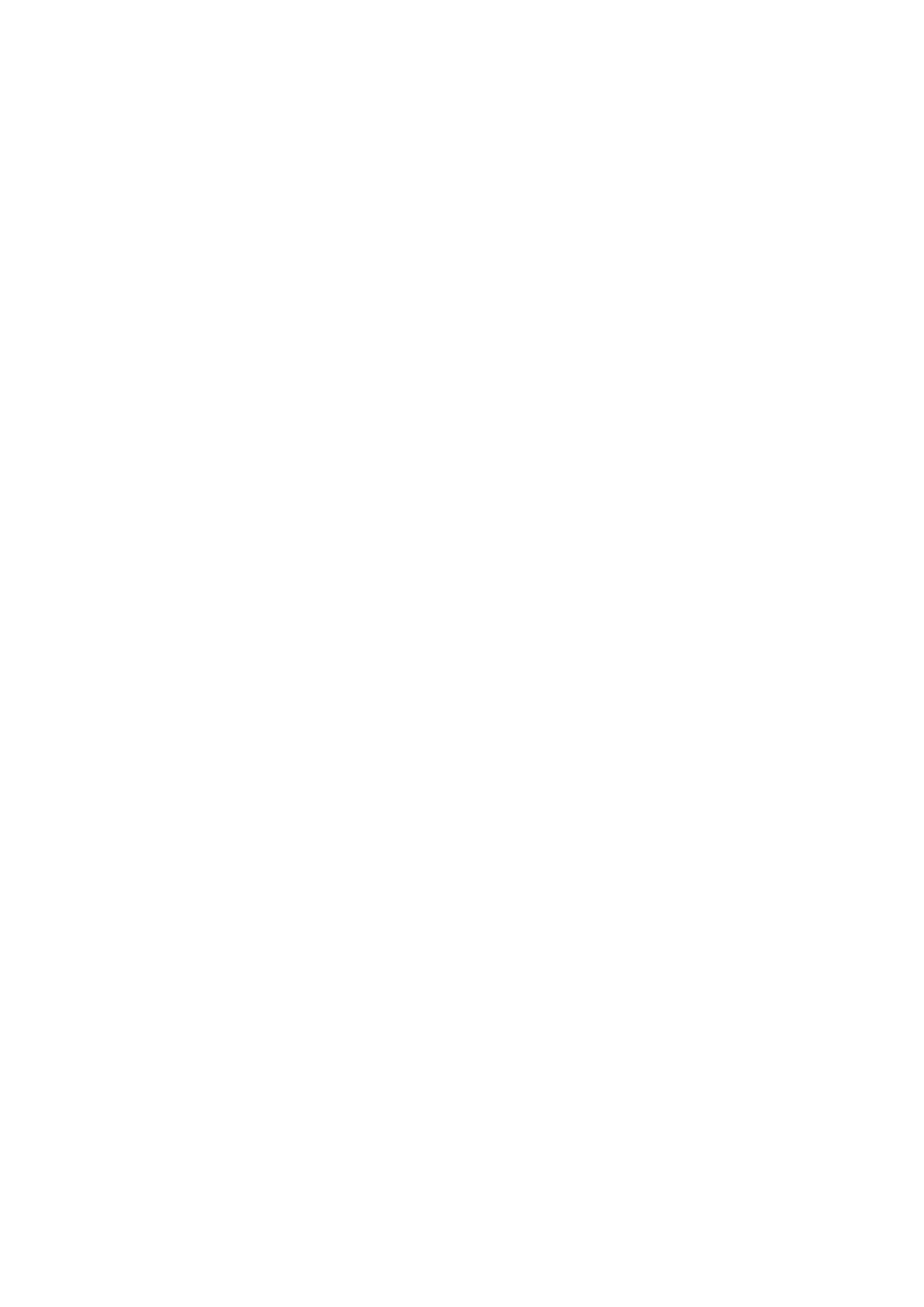## **I. Background**

- **1.** In the two decades leading up to the global financial crisis, international trade expanded rapidly, at a pace roughly double that of world GDP. World trade volume growth, however, has moderated notably in recent years, both in its level and relative to GDP growth. The unprecedented opening of markets to international trade and investment flows has, in effect, brought millions of workers into the global economy,  $\frac{1}{1}$  which has lowered the price of imported goods, and increased employment opportunities in both developing and advanced economies. At the same time, income inequality, informality and atypical forms of employment have widened globally.  $2$  This suggests that some groups who lose from globalization in terms of jobs and incomes are being left behind and are not adequately compensated.
- **2.** The 2030 Agenda for Sustainable Development continues to see international trade as an engine for inclusive economic growth and poverty reduction and thus sustainable development. Alongside the goal of sustained, inclusive and sustainable economic growth, full and productive employment and decent work for all, it commits member States to "continue to promote a universal, rules-based, open, transparent, predictable, inclusive, non-discriminatory and equitable multilateral trading system under the World Trade Organization, as well as meaningful trade liberalization".
- **3.** Integrating trade and development policies to support the 2030 Agenda was a major theme of the 14th UN Conference on Trade and Development (Nairobi, 17–22 July 2016). "Trade is a means to support the implementation of the 2030 Agenda for Sustainable Development and the Addis Ababa Action Agenda. With appropriate supporting policies, adequate infrastructure and an educated and trained workforce, it can also help to promote productive employment, youth and women's empowerment, food security and reduced inequality." (paragraph 44 of the UNCTAD work programme, "Maafikiano"). The Conference also affirmed that "regional integration can be an important catalyst to reduce trade barriers, implement policy reforms, decrease trade costs, and increase developing country participation in regional and global value chains … These agreements should be consistent with, and should contribute toward a stronger multilateral trading system" (paragraph 31). The Conference also called on UNCTAD to "assess, in cooperation with other relevant international organizations, such as the ILO, the impact of labour and employment policies on economic growth including the interrelation between macroeconomic and labour policies" (paragraph  $80(v)$ ). <sup>3</sup>

<sup>1</sup> International Monetary Fund: *Globalization: A brief overview*. See: [https://www.imf.org/external/](https://outlook.live.com/owa/?viewmodel=ReadMessageItem&ItemID=AQMkADAwATYwMAItYjQzNi1kMzE5LTAwAi0wMAoARgAAAwl0nL6NiQlBis8Rh5zMV0wHAAzVRSHmrJRIgRduWxoV7K8AAAIBDAAAAAzVRSHmrJRIgRduWxoV7K8AAAARXZkSAAAA&wid=5&ispopout=1&path=) [np/exr/ib/2008/053008.htm.](https://outlook.live.com/owa/?viewmodel=ReadMessageItem&ItemID=AQMkADAwATYwMAItYjQzNi1kMzE5LTAwAi0wMAoARgAAAwl0nL6NiQlBis8Rh5zMV0wHAAzVRSHmrJRIgRduWxoV7K8AAAIBDAAAAAzVRSHmrJRIgRduWxoV7K8AAAARXZkSAAAA&wid=5&ispopout=1&path=)

<sup>2</sup> U. Rani and M. Furrer: *Decomposing income inequality into factor income components: Evidence from selected G20 countries*, ILO Research Paper No. 15 (Geneva, ILO, 2016).

<sup>3</sup> The ILO submitted a background note to the Conference entitled *Translating the 2030 Agenda for Sustainable Development into Action: Integrating trade, investment and decent work policies.* It includes a brief summary of ILO work in this area. See: [http://www.ilo.org/wcmsp5/groups/public/](http://www.ilo.org/wcmsp5/groups/public/---dgreports/---integration/documents/meetingdocument/wcms_498947.pdf) [---dgreports/---integration/documents/meetingdocument/wcms\\_498947.pdf.](http://www.ilo.org/wcmsp5/groups/public/---dgreports/---integration/documents/meetingdocument/wcms_498947.pdf)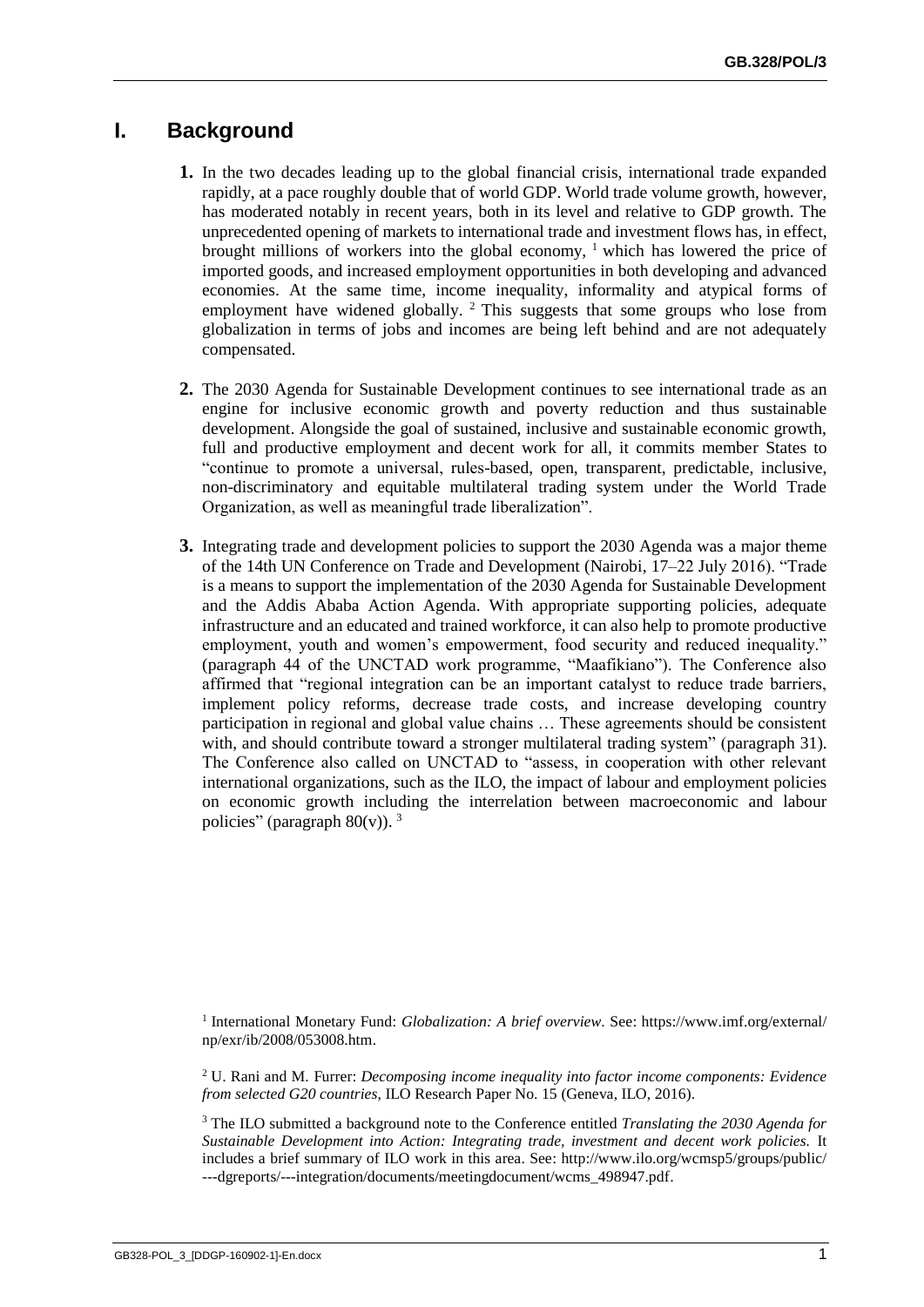## **II. Labour provisions in trade agreements: Trends and issues** <sup>4</sup>

- **4.** Labour provisions in trade agreements are increasingly used with the objective of establishing mechanisms for spreading the economic and social benefits of trade and reducing possible negative effects on labour markets. From the first binding labour provision in a trade agreement in 1994, <sup>5</sup> there are currently a total of 77 trade agreements with labour provisions, involving 136 economies. <sup>6</sup> ILO research suggests that these labour provisions have been a useful tool for: raising awareness on the employment and social dimensions of globalization; involving social partners during trade negotiation and implementation; and developing cooperative activities with the aim of strengthening the capacity of domestic institutions to better promote labour standards. <sup>7</sup>
- **5.** The research also finds that trade agreements with labour provisions support labour market access by bringing a larger proportion of male and female working-age populations into the labour force and, particularly, increasing the female labour force. <sup>8</sup> This gender-related aspect of labour provisions is highlighted in other findings in the report. Furthermore, the research shows that trade agreements with labour provisions increase the value of trade to an equal extent to trade agreements without labour provisions. <sup>9</sup>
- **6.** The vast majority of trade agreements <sup>10</sup> that include labour provisions promote ILO instruments, such as the Declaration on Fundamental Principles and Rights at Work and its Follow-up [adopted by the ILC in 1998], the Decent Work Agenda, and the Declaration on Social Justice for a Fair Globalization [adopted by the ILC in 2008]. Since 1994, the normative content, legal implications, and scope of labour provisions has evolved to place more emphasis on stakeholder involvement and implementation activities, including time-bound commitments and dialogue mechanisms for conflict resolution.

<sup>5</sup> Found in the North American Agreement on Labour Cooperation (NAALC) as part of the 1994 North American Free Trade Agreement (NAFTA).

<sup>6</sup> As of August 2016. The number of economies includes EU countries individually and not as a bloc.

<sup>7</sup> *Studies on Growth with Equity: Assessment of labour provisions in trade and investment arrangements*, op. cit.

<sup>8</sup> The findings show that trade agreements with labour provisions boost labour force participation rates by 1.6 percentage points more than trade agreements without labour provisions. The impact has been found to be even greater for women, where the gap between men and women is reduced by about 1.1 percentage points in countries with labour provisions (ILO, 2016).

<sup>9</sup> Trade agreements with labour provisions increases trade by 28 per cent on average, while a trade agreement without labour provisions increases trade by 26 per cent (ILO, 2016).

<sup>10</sup> Trade agreements comprise plurilateral trade agreements – concluded between three or more States, and bilateral trade agreements – concluded between two entities in which each could be a State, customs union or trading bloc.

<sup>4</sup> ILO: *Studies on Growth with Equity: Assessment of labour provisions in trade and investment arrangements*, Geneva, 2016. See: http://www.ilo.org/global/publications/books/WCMS\_498944/ lang--en/index.htm.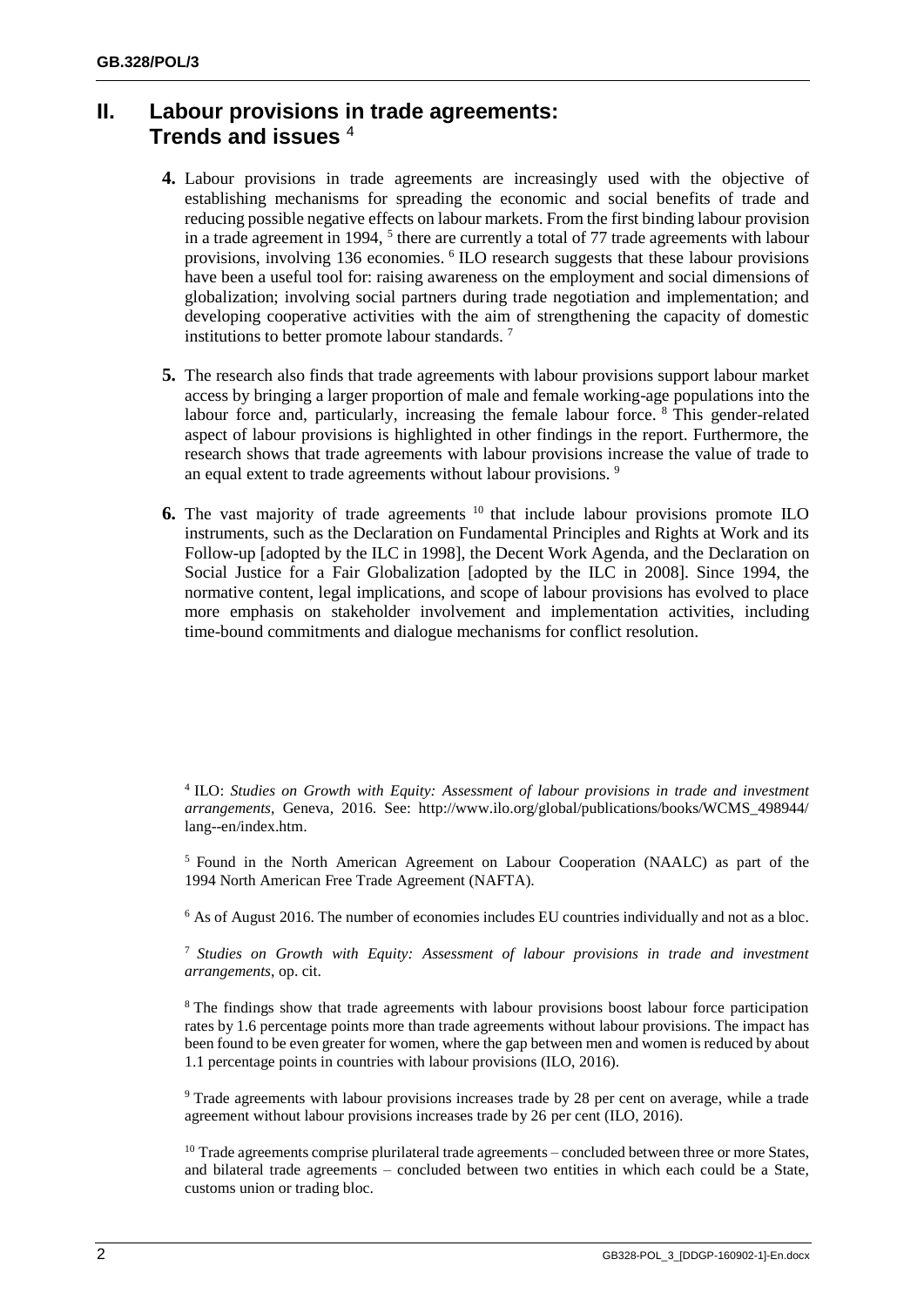- **7.** Over the past two decades the number of bilateral and plurilateral trade agreements has significantly increased, growing from 41 in 1995 to 267 in 2016. <sup>11</sup> This expansion has meant that the majority of goods exported are currently within the framework of bilateral and plurilateral trade agreements: almost 55 per cent in 2014, up from 42 per cent in 1995. Increasingly, these agreements include labour provisions, and as of today a quarter of the value of trade within the trade agreements framework falls under the scope of such provisions – which were practically non-existent before the mid-1990s.
- **8.** Labour provisions are defined as: <sup>12</sup> "(i) any standard which addresses labour relations (for example, with reference to international labour standards) or minimum working conditions and terms of employment (for example, occupational safety and health (OSH), minimum wages and hours of work); (ii) any mechanism to ensure compliance with the standards set under national law or in the trade agreement; and (iii) any framework for cooperative activities, dialogue and/or monitoring of labour issues (for example, development cooperation, established bodies for facilitating consultation between the parties or regular dialogue)". <sup>13</sup>
- **9.** The majority (or 63.6 per cent) of trade agreements with labour provisions came into existence after 2008, indicating an acceleration in the past decade. Almost half (or 46.8 per cent) of trade agreements with labour provisions have been concluded with the European Union (EU), the United States and Canada, and their trade counterparts. It is increasingly common for other actors, such as South–South partners, <sup>14</sup> New Zealand and the European Free Trade Association (EFTA) to include labour provisions in their agreements. In this regard, over a quarter of agreements with labour provisions are concluded only between South–South partners.
- **10.** Some unilateral arrangements also include labour provisions as part of the eligibility criteria for special trade incentives. In particular, as part of the US Generalized Scheme of Preferences (GSP) and the EU (GSP+) programmes, there are currently over 90 countries benefiting from special trade incentives with labour conditionality.
- **11.** There is also increasing reference to labour standards in international investment Arrangements (IIAs). Twelve out of 31 IIAs concluded in 2014 referred to the protection of labour rights. As for bilateral investment agreements, 80 per cent of those entering into force in 2014 contained labour provisions.
- **12.** Increasingly, labour provisions in trade agreements include reference to labour rights and principles, as well as to additional sources of labour standards. In the great majority of

<sup>11</sup> Based on WTO, RTA database accessed August 2016. See: [https://www.wto.org/english/tratop\\_e/](https://www.wto.org/english/tratop_e/region_e/region_e.htm) [region\\_e/region\\_e.htm.](https://www.wto.org/english/tratop_e/region_e/region_e.htm) Part of this expansion can be linked to the stalemate in the multilateral trade agenda, and the desire by some governments for wider and deeper integration of markets and regulatory settings.

 $12$  The definition of "labour provisions" used for this analysis is a broad definition of labour provisions in trade agreements, which takes into account different elements and mechanisms found in the literature, policy documents and previous ILO research. See for instance: K. Addo: *Core Labour Standards and International Trade* (Heidelberg: Springer, 2015); C. Kauffman: *Globalisation and Labour Rights: The conflict between core labour rights and international economic law* (Oxford and Portland: Hart Publishing, 2007); and ILO: *World of Work Report 2009*, Geneva, 2009*.*

<sup>13</sup> *Studies on Growth with Equity: Assessment of labour provisions in trade and investment arrangements*, op. cit., p. 21.

<sup>14</sup> South partners refer to countries other than EU countries, United States, Canada, Australia, Israel, Japan, New Zealand and EFTA countries (Iceland, Switzerland, Norway and Liechtenstein).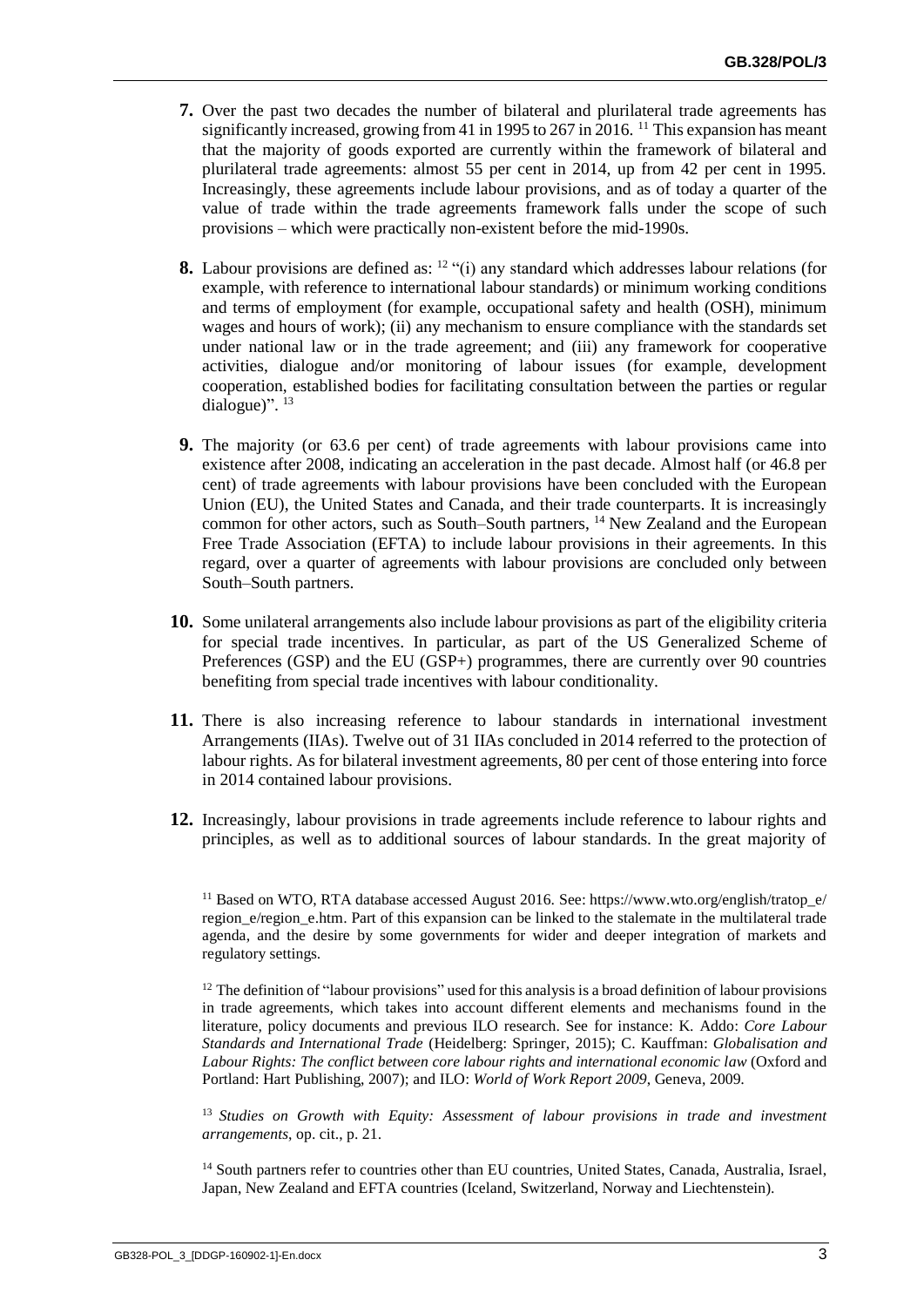agreements that include labour provisions, parties commit to not lower labour standards or deviate from labour law to improve their competitive positions (this is commonly referred to as a non-derogation clause), and to ensure that domestic labour laws are effectively enforced and consistent with certain labour rights and principles. In this respect, the ILO's 1998 Declaration on Fundamental Principles and Rights at Work is increasingly used as a baseline reference for these standards. As of December 2015 (see figure), 65.8 per cent of trade agreements made reference to the 1998 Declaration. Reference is also made to other ILO instruments such as the Decent Work Agenda (13.2 per cent), the ILO Declaration on Social Justice for a Fair Globalization (11.8 per cent), and to ILO fundamental Conventions, either in a broad sense (9.2 per cent) or directly referring to Convention No. 182 (18.4 per cent), in cooperative activities.



#### **Figure. Reference to ILO instruments in trade agreements** (2015)

Note: Some agreements make reference to general principles and labour rights without making direct references to ILO instruments (Declarations, Conventions, Recommendations or Protocols).

Source: ILO Research Department.

**13.** A growing number of trade agreements with labour provisions also make use of cooperative activities to promote labour standards and reinforce the implementation of labour provisions. In this respect, the ILO is increasingly referred to as the appropriate institution to implement such activities and promote compliance with labour standards in the framework of trade agreements (FTAs). This can take the form of development cooperation projects, technical assistance programmes, development of joint research projects, capacity-building activities, exchange of information and best practice, bilateral or regional cooperation activities or dialogue in different fora on trade-related labour issues as appropriate. <sup>15</sup>

<sup>15</sup> For more information see: *Studies on Growth with Equity: Assessment of labour provisions in trade and investment arrangements*, op. cit., which refers for example to the Memorandum of Understanding on Labour Cooperation among the Parties to the Trans-Pacific Economic Partnership Agreement, the EU–Colombia/Peru Trade Agreement, United States–Peru Trade Agreement, and article 17.6 on the Labour Cooperation and Capacity Building Mechanism, among others.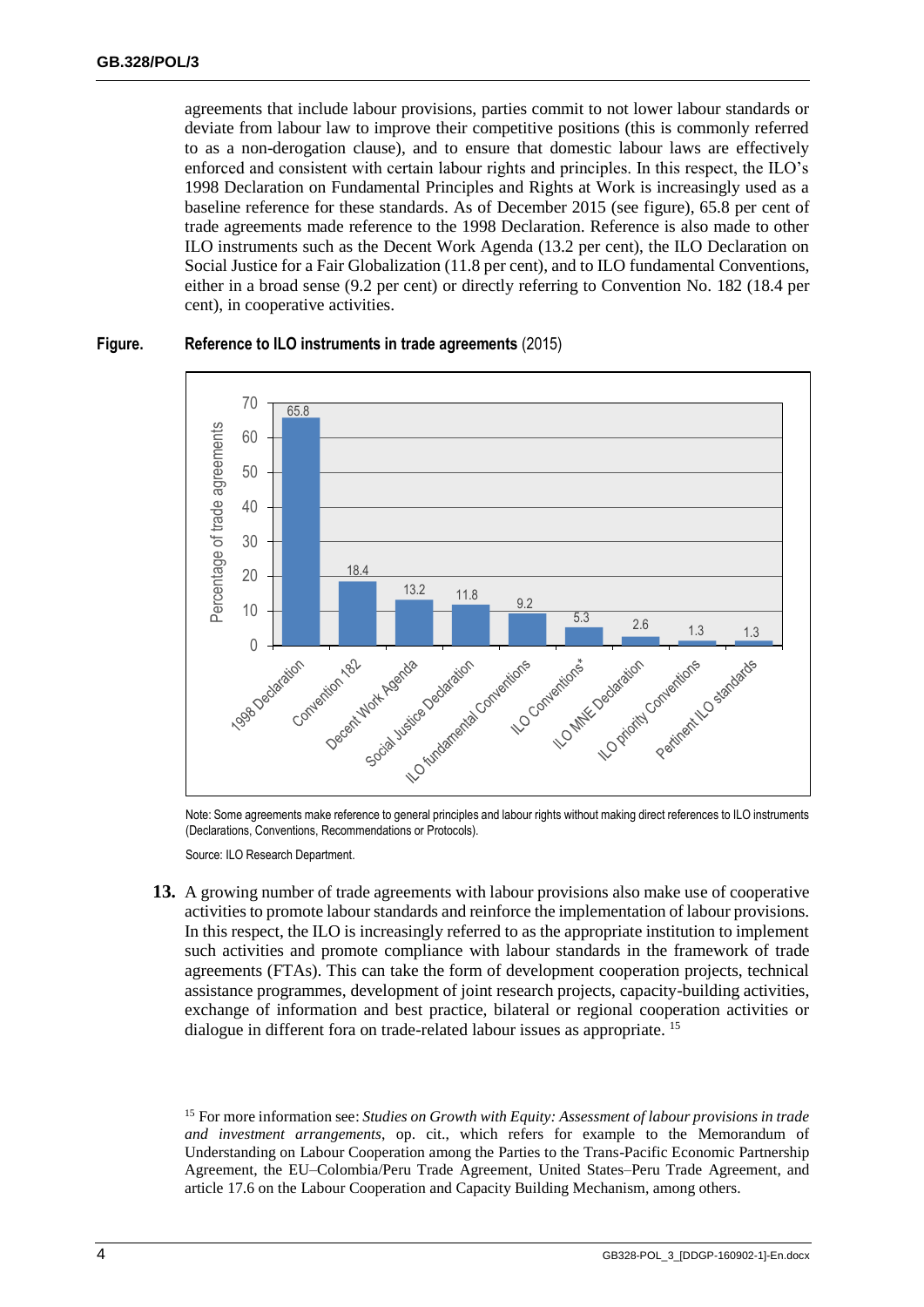- **14.** There is some indication that programmes implemented with ILO assistance promote coherence between the work of the ILO and consistent implementation of international labour standards at national levels and across agreements. This has taken place, for example, within the framework of action plans in some trade agreements, which focus on strengthening capacity to protect fundamental principles and rights and work. <sup>16</sup>
- **15.** Some agreements also include mechanisms for dispute settlement in case of violation of the obligations. In this regard, some trading partners have extended the mechanisms of enforcement to all labour rights in their latest agreements, which were initially applied fully to some rights only. However, it is important to note that dispute resolution mechanisms have only rarely been triggered, as signing parties ultimately make use of other options such as cooperation, consultation or dialogue with the aim of obtaining an amicable solution. Indeed, public submissions filed under the mechanism of dispute settlement attract a great deal of international attention and can raise awareness and pressure needed to engage in dialogue and set in place mechanisms to resolve the conflict.<sup>17</sup>

## **III. The role of workers and employers in negotiation and implementation of labour provisions in trade agreements**

- **16.** Although trade agreements are signed between States, stakeholders, such as the social partners (trade unions and employers' organizations), are often involved in the negotiation and implementation processes of these agreements. Over time, agreements have included more references to the role of stakeholders and past experiences have highlighted their participation in promoting labour rights, in general, and activating implementation mechanisms, in particular. However, there are still challenges, and stakeholders have expressed limited satisfaction with overall transparency and accountability, particularly in the negotiation processes.
- **17.** The consultative mechanisms between governments and stakeholders can be permanent or ad hoc, mandatory or voluntary. For instance, in some trade agreements, special attention has been placed on the involvement of stakeholders and continued intergovernmental dialogue, mostly through active participation in advisory groups, and subcommittees created under the agreement to increase transparency and monitor implementation. <sup>18</sup>

 $18$  It should be noted, however, that not all trade agreements (or policies applied during negotiations) include mechanisms for stakeholders' involvement.

<sup>&</sup>lt;sup>16</sup> See for example, United States-Colombia Trade Promotion Agreement and the Action Plan developed after a labour submission under Dominican Republic–Central America–United States Free Trade Agreement (CAFTA–DR) (see footnote 13).

<sup>&</sup>lt;sup>17</sup> In this regard, to date, 51 labour submissions have been filed. This figure corresponds to those submissions filed under US trade agreements (including closed and ongoing cases). The majority correspond to the North American Agreement on Labour Cooperation (NAALC) with 43 labour submissions filed from 1994 to 2016, four under the CAFTA–DR (in 2008: arbitration; 2010: closed; 2011: report issued; and 2012: monitoring and Action Plan adopted), two under the United States–Peru Trade Agreement (in 2010 and 2015: both reports issued), one under the United States–Bahrain Free Trade Agreement (in 2011: labour consultations) and one under the United States–Colombia Agreement (in 2016: accepted for review). See ILO: *Studies on Growth with Equity: Social dimensions of free trade agreements*, Geneva, 2013, p. 52, updated by the ILO Research Department, op. cit., footnotes 4, 7, 13 and 15. See also for the current status of the labour submissions: https://www.dol.gov/agencies/ilab/our-work/trade/fta-submissions.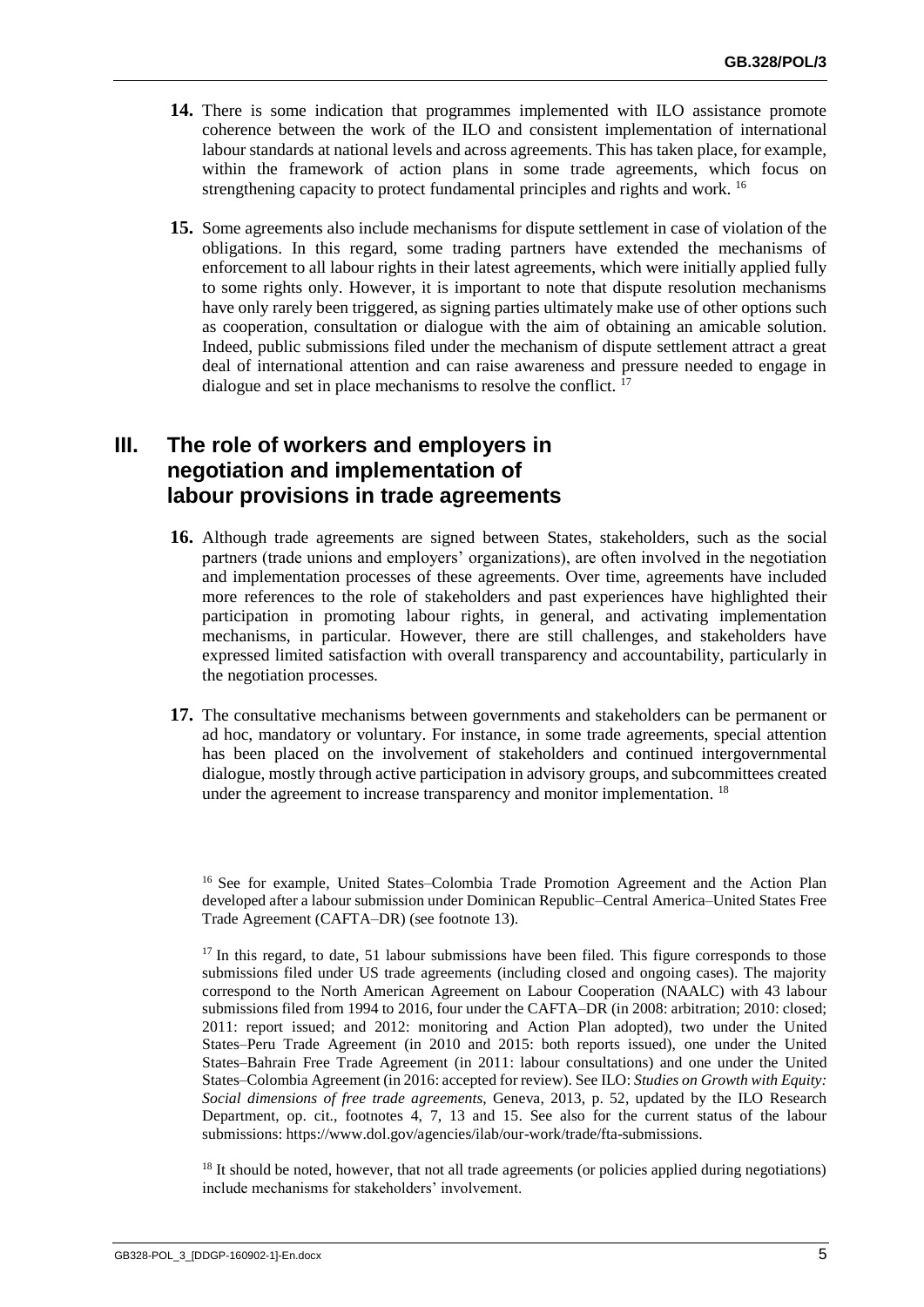- **18.** In some cases, agreements also set frameworks with the aim of promoting transnational collaboration and dialogue between the stakeholders to the trade agreements, for example, civil society fora or mechanisms for presentation of public submissions. This has helped to strengthen transnational coalitions of trade unions, which have increased dialogue and established important relationships to report on labour violations within the framework of the trade agreements. For example, transnational coalitions are frequently responsible for public submissions (complaints) filed under the dispute settlement mechanism of the agreement. <sup>19</sup>
- **19.** The discussions under the different fora promoted by trade agreements have sought to foster a more active engagement with the ILO and to develop initiatives to further cooperation. Topics under discussion in these fora include corporate social responsibility and the identification of obstacles, lessons learned and best practices to promote international labour standards.
- **20.** Research shows that stakeholders can be involved in trade agreements through the activation of different mechanisms. This has been reflected in legal, political and institutional outcomes (for instance, the strengthening of labour ministries or reforms to labour laws or monitoring of the compliance with labour standards). But challenges remain with respect to fully activating and implementing the available mechanisms, for example the use of some of these mechanisms is limited in practice. Additionally, there is a need to enhance transparency and accountability, for example by providing feedback to stakeholders on the ways their inputs are considered in the decision-making process.

## **IV. The ILO's role concerning labour provisions in trade agreements**

- **21.** The ILO's constitutional mandate, which includes the promotion of ratification and compliance with international labour standards, as well as the provision of technical assistance, provides a broad basis to assist States, on a voluntary basis and upon request, in giving effect to labour provisions in trade agreements in line with their obligations as ILO Members.<sup>20</sup>
- **22.** Furthermore, the Declaration on Social Justice for a Fair Globalization explicitly requires the ILO to effectively assist its member States, upon request, in their efforts to promote the strategic objectives within the framework of bilateral and multilateral agreements to ensure compatibility with ILO obligations (Part II(A)(iv) of the ILO Declaration on Social Justice for a Fair Globalization).
- **23.** The ILO is involved in various ways in the design and implementation of labour provisions in trade agreements. Trade partners have requested the ILO's advice through technical assistance on various questions related to labour standards and practices, and have also made use of the ILO's publicly available information, for instance, through the comments of its supervisory system and special procedures. Furthermore, the ILO has on occasion been engaged to further the implementation of international labour standards reflected in labour commitments through development cooperation programmes and partnerships.

<sup>19</sup> ILO: *Studies on Growth with Equity: Social dimensions of free trade agreements,* Geneva, 2013, op. cit., footnotes 4, 7, 13 and 15.

 $20$  Part I(C) of the ILO Declaration on Social Justice for a Fair Globalization.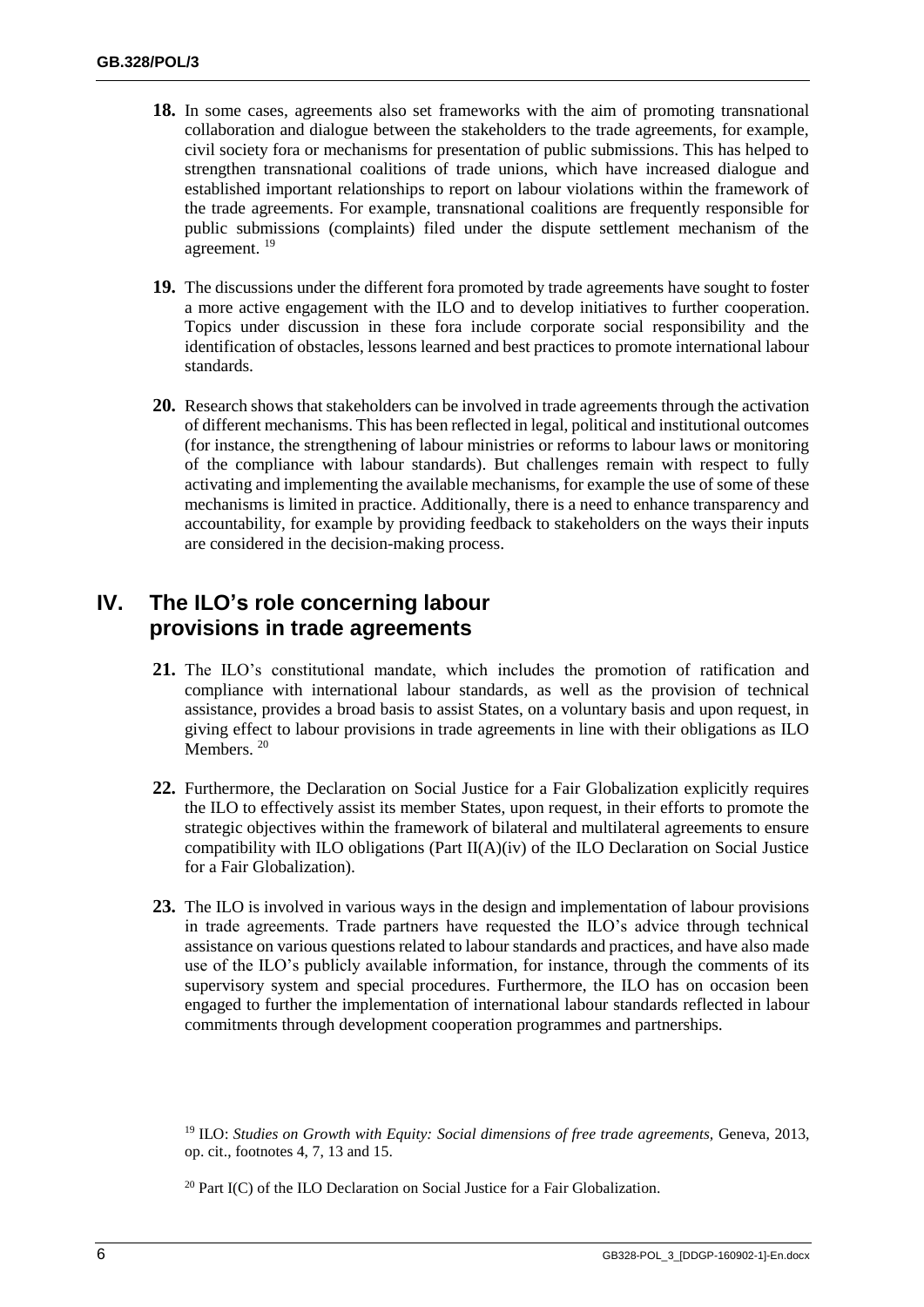- **24.** Member States have requested direct assistance to the ILO concerning policy coherence between national labour market policies and trade, to assess the impact that trade may have on national employment, and to provide advice on how to formulate effective labour provisions and policy responses. Parties to trade agreements have also requested ILO advice in implementing labour standards commitments once a trade agreement has entered into force. This role has been expressly recognized in the labour provisions of many trade agreements in terms of monitoring, dialogue and dispute settlement, where various agreements explicitly include reference "to seek advice from the ILO". The possibility to seek advice from the ILO in the context of trade agreements is also mentioned in the framework of development cooperation.
- **25.** In addition to the direct assistance noted above, the ILO's supervisory system enables trade partners to make use of the ILO's findings concerning member States' implementation of labour standards. This information is publicly available and has been used by trade partners in assessing the labour practices in other States. For instance, in GSP+, <sup>21</sup> one of the determining criteria regarding eligibility and maintenance of special incentives provided by the unilateral trade preferences consists of the conclusions of relevant monitoring bodies, for example with respect to ratification and implementation of ILO fundamental Conventions. There is also evidence that ILO comments and information have been used by both States and labour advocates in the process of conflict resolution. <sup>22</sup>
- **26.** The ILO is also involved in the actual implementation of labour standards through development cooperation projects referred to in trade agreements. Some projects focus on capacity-building activities of trade partners to foster the implementation of labour standards. These programmes are carried out in the ILO's technical departments and field offices, in collaboration with the country's tripartite constituents and sometimes trade partners. <sup>23</sup>
- **27.** All areas of ILO involvement are closely interlinked, as development cooperation references in trade agreements are often aligned with the overall priorities of the ILO, and critical issues that are addressed in the outcomes of the regular supervisory mechanisms and special procedures. Cooperative activities between trade partners may refer to labour standards that have been the subject of complaints, public comments or efforts to promote the ratification of fundamental Conventions. These instances can be identified in the Committee of Experts on the Application of Conventions and Recommendations (CEACR) observations, discussions of the Committee on the Application of Standards (CAS) and in conclusions or in reports of the Committee on Freedom of Association (CFA).

### **V. Links to the broader trade framework**

**28.** Increasingly, academic literature points to institutional mechanisms as a way to improve the decent work outcomes of globalization and trade, particularly by addressing the risk of increased inequality, underemployment and gender gaps as a result of weaknesses in labour market governance. In this respect, the follow-up to the Resolution on Advancing Social Justice through Decent Work adopted at the 105th Session of the ILC presents a timely moment to reflect on the role that the ILO can play with respect to trade-related labour

 $21$  In the case of the EU Generalized System of Preferences.

<sup>22</sup> E. Gravel and Q. Delpech: *The comments of the ILO's supervisory bodies: Usefulness in the context of the sanction-based dimension of labour provisions in US free trade agreements*, ILO Research Paper No. 4 (Geneva, ILO, 2013).

<sup>23</sup> See footnote 15 for relevant examples.